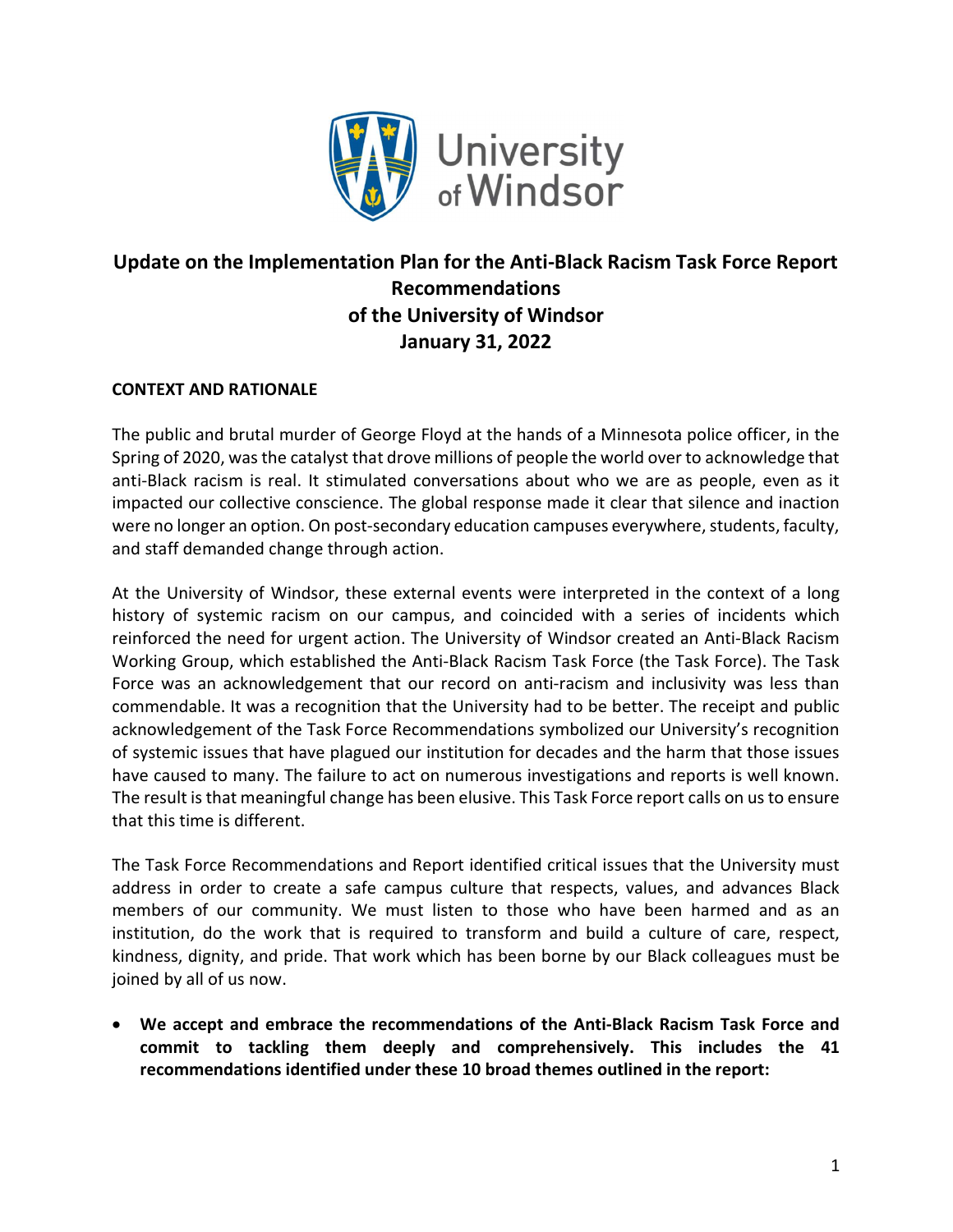- 1. Restructuring of the Office of Student Experience
- 2. Redressing Student Policy
- 3. Black-Centric Inclusivity and Safe Space Expectations
- 4. Restructuring of the Office of Human Rights, Equity, and Accessibility (OHREA)
- 5. Respecting and Valuing Campus Afrocentric Initiatives
- 6. Data Collection and Analysis
- 7. Proportionate Representation of Racialized Employees
- 8. Promotion of Black Studies, Education, and Training
- 9. Specialized Services and Supports
- 10. Equity Audit of Lancer Athletics
- We will immediately begin this work with the establishment of a cross-functional team which will oversee the implementation of the recommendations.
- We are committed to creating a transparent process based on systematic public accountability.

#### APPRECIATION

We want to thank the Anti-Black Racism Task Force members for their dedication in engaging campus stakeholders in the consultative process. The Task Force engaged in difficult, and courageous conversations, and navigated the mental and physical toll these efforts put upon each member in confronting traumatic episodes of anti-Black racism. This was not easy given their duties as members of faculty, staff, alumni, and the student body. We know that many in the community were and are skeptical about the University's commitment to driving meaningful and long-lasting change, and we are grateful to all of those who engaged with the process, particularly members of the Black community. We also thank the members of the Recommendation Response Team who assisted in the development of this response. Through this communication we are affirming that we mean to make good on this commitment and willingness to engage, and to transparent accountability regarding our progress.

The demand for change on our campus is palpable. This is not new. George Floyd's murder was an important external driving force but for Black members of our university community living with racism, it only served to galvanize longstanding collective efforts to dismantle ant-Black racism. As the Task Force report reminds us, members of our university have been fighting for inclusive learning and working environments for a long time. Their resistance, activism, and advocacy have been instrumental and brought us to where we are today in our mobilization efforts. Many have graduated, retired, or simply moved on. Many others are still here today. Their work will not be in vain.

### **ACTION**

The Task Force Recommendations Report is a call to action we will heed. As the Task Force did its work, the university Anti-Black Racism Working Group was addressing aspects of previous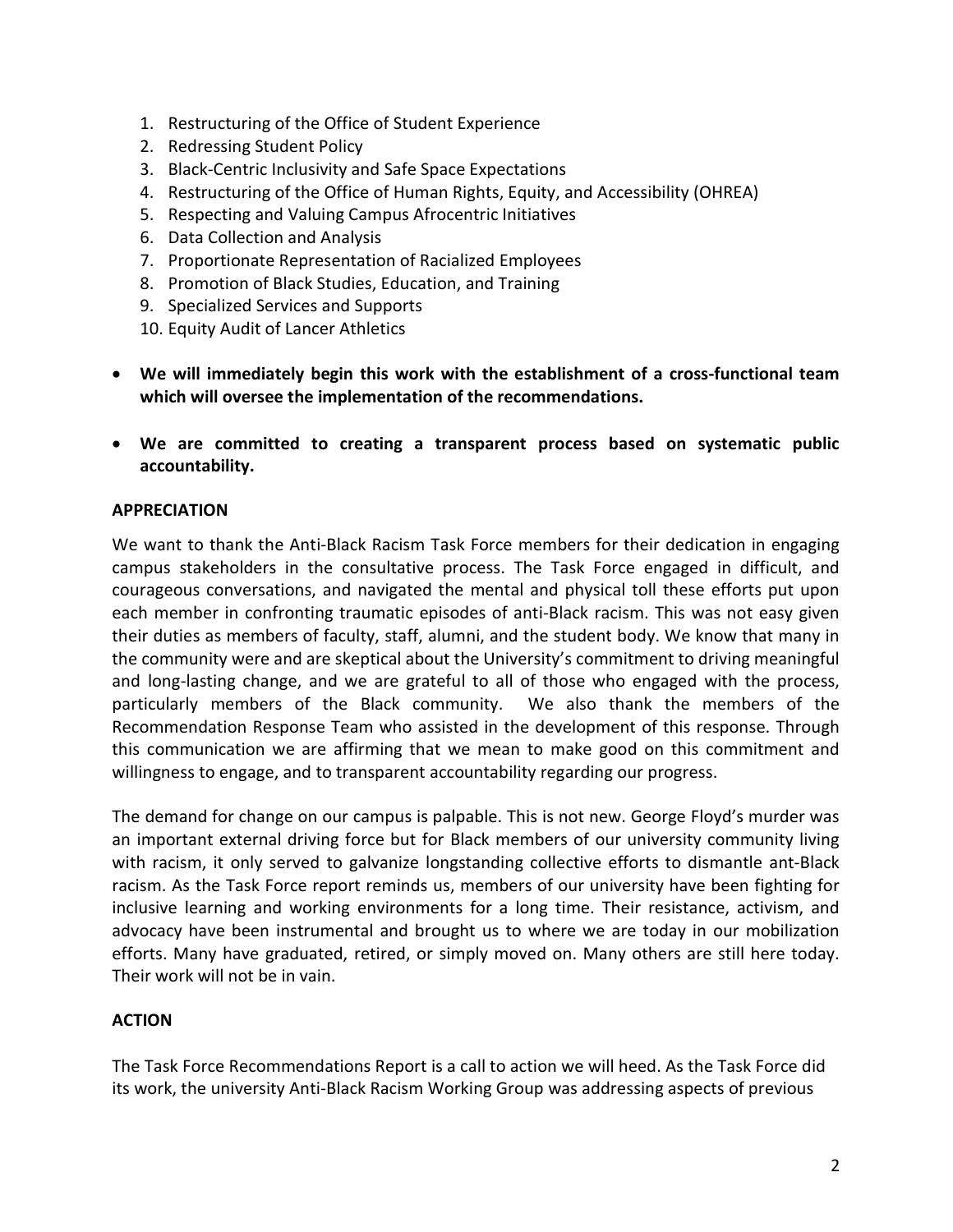reports on addressing anti-Black racism on our campus. Our ongoing efforts, many of which align well with the recommendations, include:

- 1. Becoming one of 50 initial signatories to the Scarborough Charter on Black inclusion and advancement in Canadian post-secondary institutions
- 2. Becoming a signatory on The Dimensions Charter
- 3. We are a proud institutional participant on 50/30 Corporate Challenge
- 4. The start of the collection of race-based data collection with a student self-identification survey
- 5. The establishment of the permanent leadership role of the Vice-President, Equity, Diversity and Inclusion
- 6. Establishment of an Anti-Racism Pedagogies Teaching Leadership Chair to support curricular and educational change
- 7. The distribution of six Anti-Black racism student leadership grants in 2021
- 8. Distribution of Anti-Black racism teaching and learning grants
- 9. The appointment of a Black Student Support Coordinator
- 10. The appointment of a Black Clinical Therapist
- 11. The establishment of an extensive education and training framework for our faculty, students, staff, alumni, Board of Governors and the broader community
- 12. Commitment to hire 12 Black scholars by 2023
- 13. A comprehensive external Equity, Diversity, Inclusion, Indigeneity and Decolonization (EDI&ID) review to begin in February 2022 will inform the university's broader institutionwide equity, diversity and inclusion processes, policies, programs, and reporting structures
- 14. A third-party review of student non-academic disciplinary processes to ensure their effectiveness, fairness, and efficiency and to foster an environment of accountability, trust and healing
- 15. Restructuring of the Office of Student Experience
- 16. Reviewing policies and procedures in view of obligations under the Ontario Human Rights Commission guidelines
- 17. The appointment of a Director, Anti-Racism Organizational Change
- 18. Providing institutional funding support to the African Diaspora Youth Conference

These institutional initiatives are in addition to other actions underway through academic and service units across the campus including several third-party climate surveys. They demonstrate our commitment to transformational change. We are proud of the strides we have made but know that they are not enough. We are not there yet. There is a tremendous amount of work still left to do to create a just and inclusive campus, and the implementation of the Task Force Recommendations Report is critical to that work.

The Anti-Black Racism Task Force Recommendations Report Implementation Team (Implementation Team) will be led by Dr. Clinton Beckford, Vice-President of Equity, Diversity, and Inclusion, and Marium Tolson-Murtty, Director of Anti-Racism Organizational Change. The team will be established by the Office of the Vice-President, Equity, Diversity and Inclusion, and its work will be overseen by the Senate Governance Committee Sub-Committee on Equity,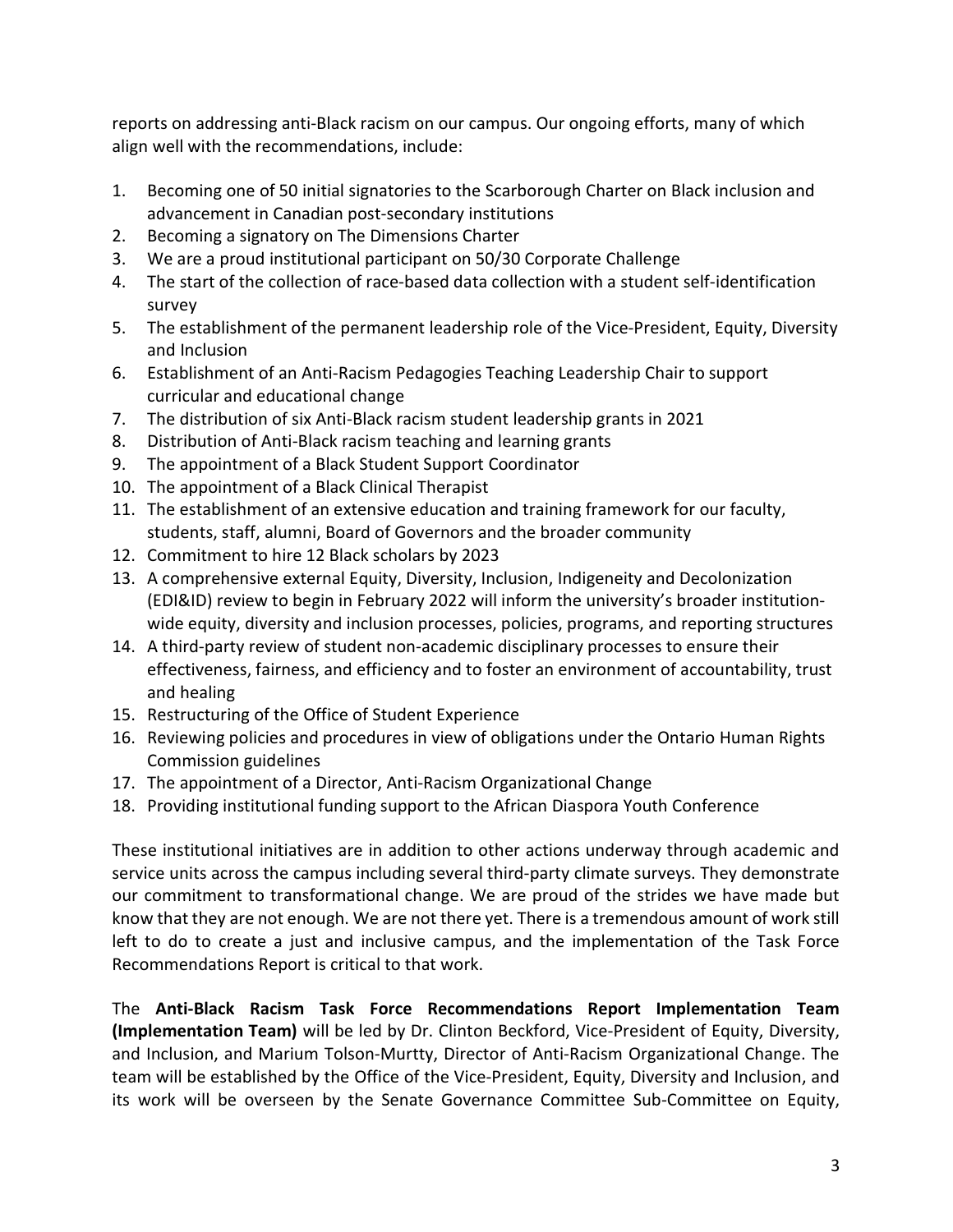Diversity, Inclusion, and Decolonization, with annual reporting to the Executive Leadership Team, Senate, and the Board of Governors. Specific initiatives may come before these bodies independently, as needed based on policy and other requirements.

Purpose: The Implementation Team will coordinate and oversee the implementation of the Task Force recommendations as well as ensuring that we meet our obligations under the Scarborough Charter.

Composition: The Implementation Team is made up of faculty, staff, and students, many with direct responsibility in areas that are key to achieving the Task Force Recommendations.

- 1. Vice-President, Equity, Diversity and Inclusion (co-chair)
- 2. Director, Anti-Racism Organizational Change (co-chair)
- 3. Representative, Board of Governors
- 4. Chief of Staff President's Office
- 5. Representative, Deans' Council
- 6. Vice-President, Human Resources (or designate)
- 7. Faculty member at-large
- 8. WUFA representative
- 9. Vice-President, Finance and Operations (or designate)
- 10. Provost (or designate)
- 11. University Secretary
- 12. Senate representative
- 13. Staff representative
- 14. 2 Students at-large

Other than ex officio positions, all members will serve two-year renewable terms.

The Implementation Team will begin its work by developing short, medium and long-term plans. The goal is to address recommendations concurrently, acknowledging that implementation time may vary amongst the recommendations based on the breadth and depth required to make the substantive changes that are required for any particular set of recommendations. Some may require a deeper dialogue in order to respond to the spirit of the recommendations. This will require the team to fully review the recommendations and identify pathways for their implementation across multiple units: the plan will also identify units responsible for the achievement of specific recommendations in order to facilitate appropriate planning and action. These plans will be made available to the community within 90 days.

In the meantime, the external review of EDI&ID will be launched at the end of February 2022: this review will provide critical information and insights that will enable us to move Task Force recommendations forward in ways that are prudent, expeditious, deliberate and thoughtful. The Office of the Vice-President, Equity Diversity and Inclusion will be establishing a student research assistantship by the end of February to support the efforts of the Implementation Team as the planning gets underway.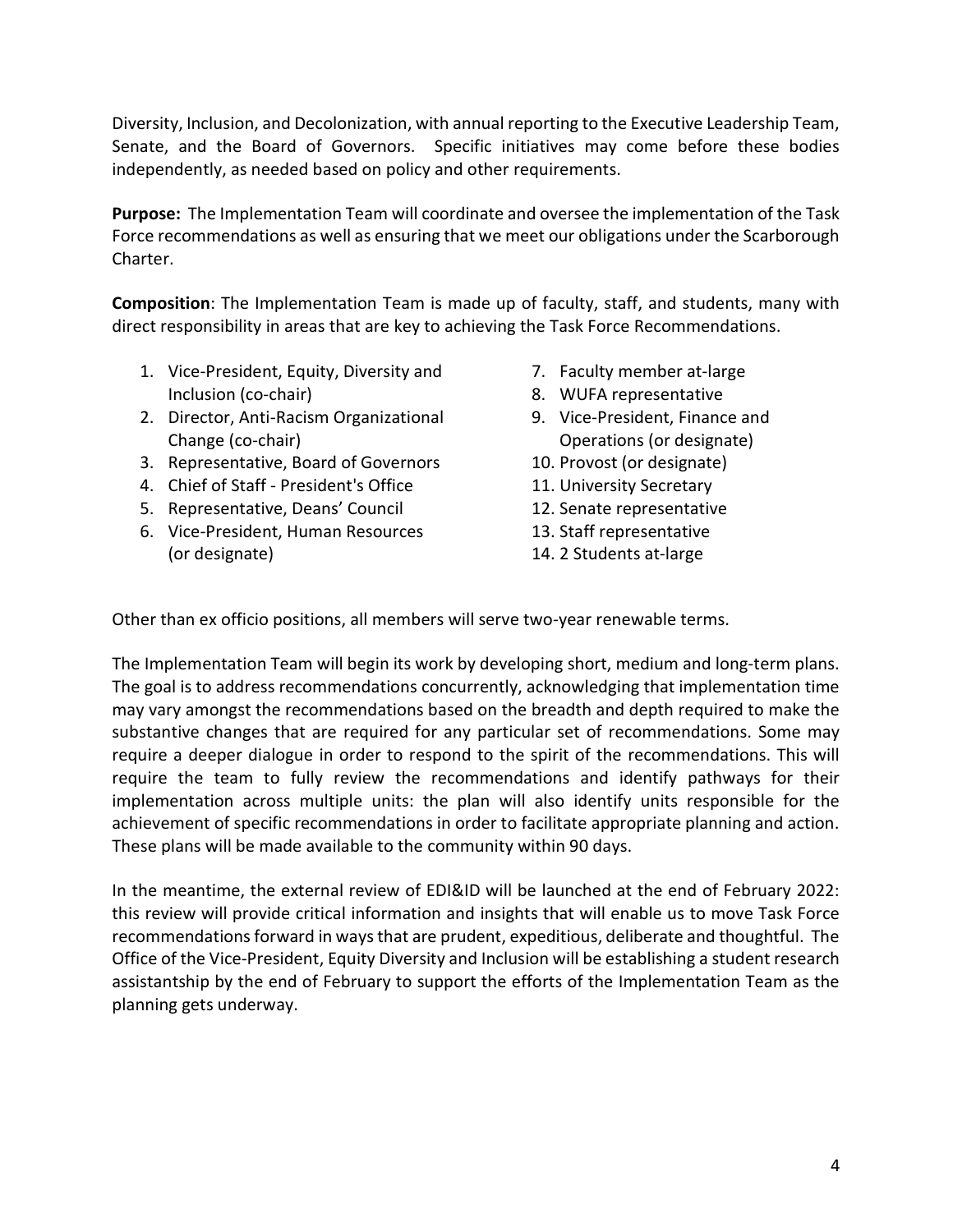## ACCOUNTABILITY

It is important that we provide regular reports on our progress as well as clear information about initiatives as they evolve. This will include:

- The provision of short, medium and long-term plans for public review and posted on the ABR and VP, EDI websites within 90 days
- Regular updates on critical initiatives through the VP, EDI and ABR websites
- Monthly updates to the Senate Governance Committee's Subcommittee on Equity, Diversity, Inclusion and Decolonization
- Annual reports to Senate and the Board of Governors
- Regular updates to the Executive Leadership Team through the Vice-President, Equity, Diversity and Inclusion
- All reports to Senate and the Board of Governors will be available to the public

Starting March 1, 2022, the ABR webpages will include an accountability timeline and a dedicated section outlining our progress on the action plans of the Implementation Team and we encourage you to reach out at abr@uwindsr.ca if you have any questions, suggestions, or concerns.

This is a moment of reckoning at the University of Windsor. We must turn it into a sustainable movement to foster a more inclusive, equitable, and just campus culture. Racism and anti-Black racism are not the business of just those who experience it. They are a scourge we must eradicate from our campus and from our society. We must all hold ourselves accountable. It will take the collective effort of our campus community to create the change we all deserve. Furthermore, our actions must move beyond the all-too-common performative approach where we check a box and move on. Transformational change is the goal.

Jonathan Allison Chair, Board of Governors

Robert Gordon, PhD President & Vice-Chancellor